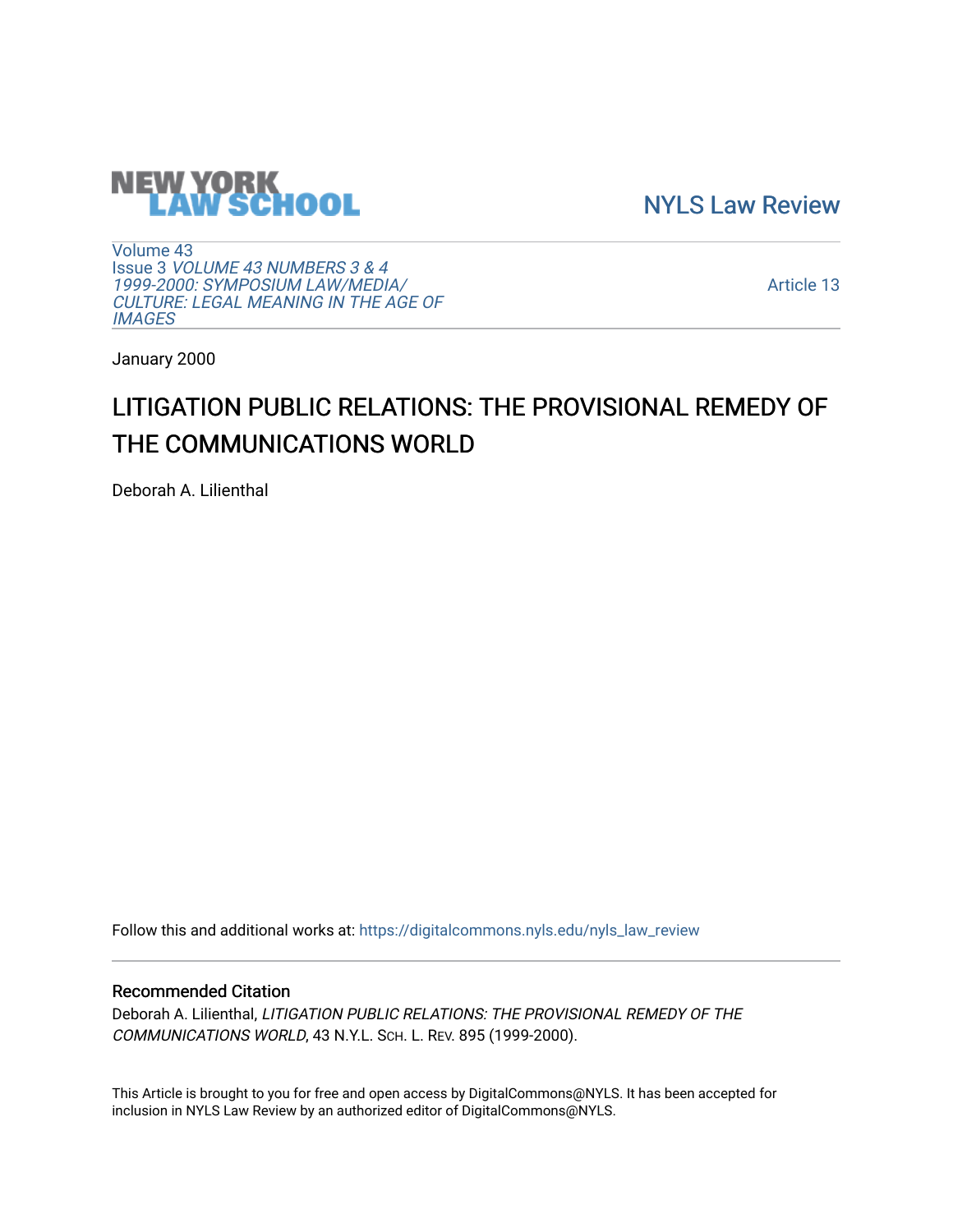# LITIGATION PUBLIC RELATIONS: THE PROVISIONAL REMEDY OF THE COMMUNICATIONS WORLD

# DEBORAH A. LILIENTHAL

# I. INTRODUCTION

The 1972 Ford Pinto: sport racing mirrors, bumper guards, and chrome lower molding. For you Pinto enthusiasts out there, note the original gas cap. Most were replaced by unpainted chrome caps during the Ford Motor Company gas cap upgrade. Under the hood, all original gaskets and radiator cap. Inside, complete deluxe interior, wood grain inserts in the door panels and dash, deluxe steering wheel, AM/FM radio, wood grain parking brake handle, and plush seats.

Sound familiar? You are probably less familiar with the Pinto's premier engineering and luxury and more familiar with its notoriety. In September, 1977, radical publication *Mother Jones* revealed internal Ford Motor Company documents alleging that Ford "deliberately and with shocking disregard for human life, produced the Pinto, an automobile it knew could turn into a burning deathtrap."<sup>1</sup> Ford's infamous "cost/benefit analysis" made its way on to the front pages.

The report: Ford's internal analysis weighed the cost of a human life, then estimated at \$200,000 against the cost of fuel tank repair. The news: Ford executives were portrayed as killers who knew they could save lives for eleven dollars, the cost of a safe fuel tank.<sup>2</sup> The result: within one month, pressure from the media, Pinto owners, Ralph Nader, and the National Highway Traffic Safety Administration created the most expensive auto recall in history at the time.<sup>3</sup> And, of course, in the 1979 landmark case. Ford became the first American corporation—a truly dubious distinction--ever indicted or prosecuted on criminal homicide charges.

<sup>1.</sup> Suzie Larsen, *Safety Last,* MOTHER **JONES** INTERACTrVE, at http://www.motherjones.com/mother jones/SO77/larsen.html (Feb. 17, 1998)

*<sup>2.</sup> See id.*

*<sup>3.</sup> See id.* On June 9, 1978, the Ford Motor Company recalled 1.5 million Pintos. *See id.*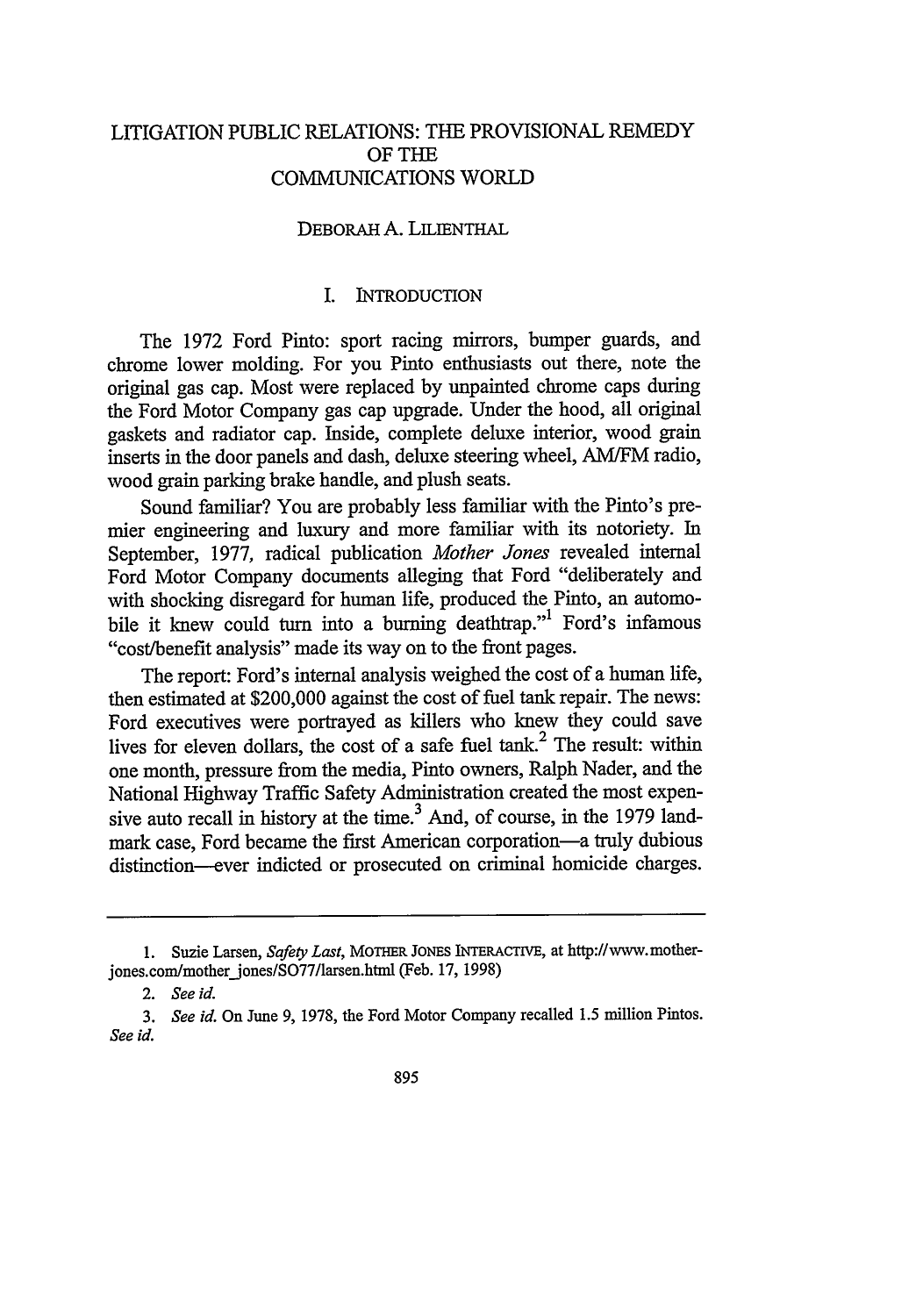The punch line: Ford was found not guilty.<sup>4</sup>

Despite the verdict, media coverage, class action suits, and Ford's handling of the crisis all helped make the Ford Motor Company the most guilty not-guilty<sup>5</sup> person, place, or thing in the world. The Pinto, of course, was no isolated incident. This exposé by a "radical" publication in the seventies lead the way to the expose-driven, scandal-obsessed media of the eighties and nineties, where news coverage is framed in stories of winners and losers, bad guys and good guys, David and Goliath.

Today I am here to talk about the role of public relations in the law. Spin doctoring. Litigation support. Public relations. Whatever you want to call it, it impacts you, your opponent, your client. First, I will give a brief overview: the populist culture that has melded PR and the law. Second, I will demonstrate how this culture has created a necessary corollary between PR and the law. Next, I will attempt to answer the pressing question: what is this amorphous "Litigation PR"? And last, a litigation landscape preview, from the communications perspective.

# If. **THE** SURREAL **FACT** PATrERN: THE POPULARIZATION OF **THE LAW**

The popularization of the practice of law in American culture has made litigation PR a reality. More and more popular news programslike *60 Minutes* and *Dateline-feature* segments about the law. Legal news programs spotlight legal controversies or issues that are newsdriven or scandal-based, like CNN's *Burden of Proof.* The advent of legal commentators-a true apex in our culture's obsession with the law-has expanded the law from news subject to subject of discussion. These different characters with different faces with different points of view tour the circuit helping news cable channel programs fill twentyfour hours of legal programming. There is Dan Abrams, the young, sprite son of legendary Floyd Abrams. Nancy Grace, southern female prosecutor who has never lost a case. Marcia Clark, west coast prosecutor who lost the only case that could not be lost. Arthur Miller, constitutional sage cut from the Fred Friendly piece of cloth. Gerry Spence-the cowboy. Even prime time has gone penal with hits including *Ally McBeal and The Practice.*

Suddenly, law is interesting. Over the past thirty years a populist

*<sup>4.</sup> See id.*

<sup>5.</sup> Despite its legal victory, Ford discontinued production of the Ford Pinto five months after trial. *See id.*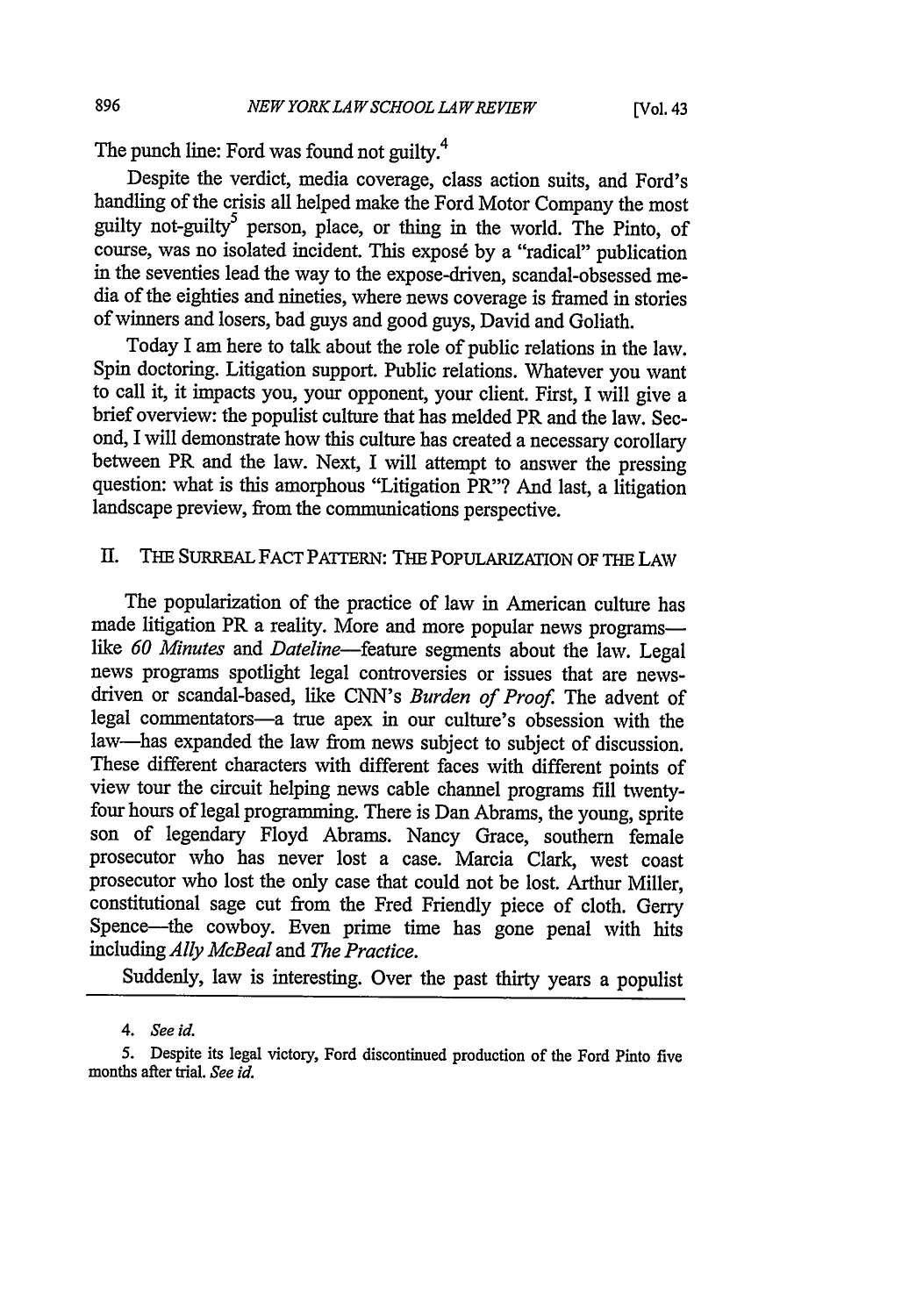#### **1999-2000)**

phenomenon emerged that changed the perception of law-and of lawyers—and it has evolved in three tiers: the '70s, a profession for stodgy old white men; the '80s, corporate monsters motivated by greed; to now, the '90s, the every man and woman-a populist phenomenon. Today, people can see "real" law on *Court TV,* hear about law on the news and prime time dramas, and read about it in the papers.

Increased media coverage and public discussion, however, have not brought greater clarity about the law. As news and tabloid converge, the coverage of celebrity scandals—most of which are pending before a court of law-are open game for news and tabloid media alike.

What does this mean to lawyers? Two things. First, a lot more people know the law. Second, a lot more people *think* they know the law. If I may take a Machiavellian moment, these "legal" programs are supplying viewers with just enough law to make them dangerous. They are developing a cocktail-party familiarity with theories of tort liability, the grand jury process, even the exclusionary rule. No one *knows* the exclusionary rule. No one *gets* transactional immunity. You get the gist, but lawyers know the outcome will always hinge upon the specific facts. As lawyers, that is what we are taught. In practice, it is how we are trained. To nonlawyers, that is completely foreign. Non-lawyers-for better or worseare far less deliberative than lawyers. They are looking for and want to give an absolute answer. Their perceptions of law and those involved in a legal battle are shaped by different factors than lawyers. And these nonlawyers are your future jurors. For lawyers to ignore this truism is virtual malpractice.

So what's wrong with everyone knowing a little bit about law? If you are a corporate defendant, a lot. After all, it is the corporate defendant who is most greatly and adversely impacted by today's populist culture. News exposes by programs like *60 Minutes* appear and impact viewers days, months, maybe years before a legal document is filed. Jury pools are tainted by media coverage before viewers even know that there is a legal issue. Legal defense counsel must help their clients level the playing field before they even step into a court of law.

Many defendants recognize that they must be concerned with opinion outside the courtroom as well as inside.<sup>6</sup> In fact, negative public

*<sup>6.</sup> See* W. John Moore, *The Court of Public Opinion, TnE* NATIONAL JOURNAL, May 23, 1998, at 1199.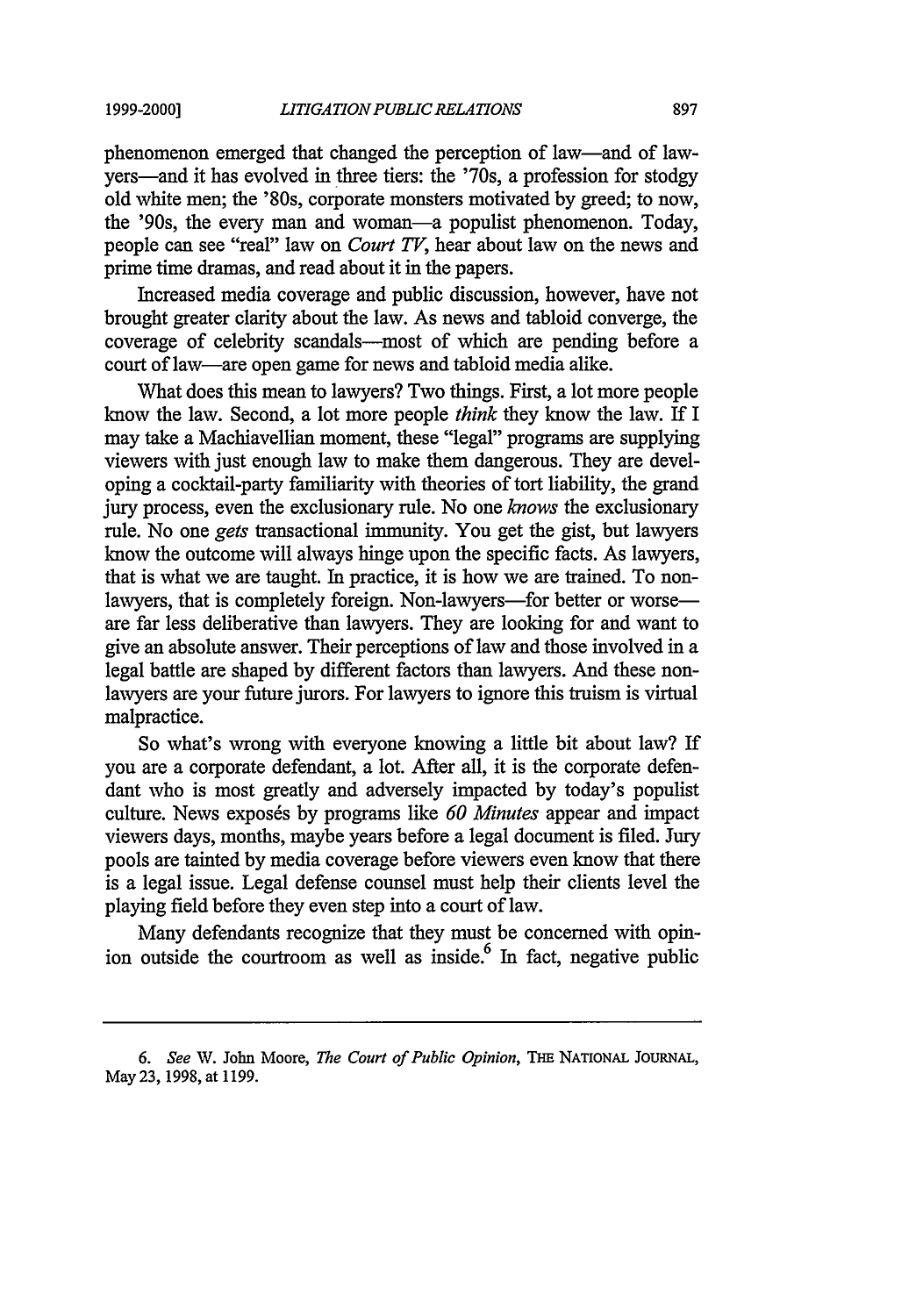opinion may impact a company more than an adverse legal decision.<sup>7</sup> After all, if a company cannot pay its judgment, it can seek bankruptcy protection. If, on the other hand, the public believes your product is unsafe, that you are dishonest, that your business practices are unjust, no code, case law or judge can protect your client's market share, brand name, reputation, or credibility in the court of public opinion.

Public communication-or "PR"--should be the foundation of any legal strategy. The court of the public can be an unjust place. There are no discovery rules. There are no Miranda rights. There are no pretrial motions to measure credibility, relevance or whether there is a triable issue of fact. The media-not the judge-determines what is fit to be admitted into the case (the public case). Unlike people, companies are guilty until proven innocent. Ignoring this fact does your client a complete disservice.

According to a recent poll, when a government agency announces an investigation of a company, more than half the American public believes the company is guilty.<sup>8</sup> This does not bode well for the Microsofts or Visas of the world.

When Americans hear of suit being filed against a large company, again more than half (56 percent) believe the company is guilty. $9^{9}$  Even with routine litigation, a large company today is facing an uphill battle in trying to prove its innocence and in finding an objective forum to defend itself against charges of impropriety.

There is a fundamental distrust of large companies, and it illustrates the magnitude of the challenge for any company trying to defend its reputation in the public arena. What is clear from this ORC data is that a company must move vigorously and proactively to defend its good name early when charges are raised in a government investigation or lawsuit. A company cannot afford to believe that the potential for damages is only in a court of law. Litigation and legal issues can create serious collateral

*<sup>7.</sup> See* Harold W. Suckenik, *Corporate PR Should Not Be Supervised by a Lawyer,* O'DWYER'S PR SERvICEs REPORT, Aug. 1991, at 40, *available in* LEXIS, Market Library, Pres. File.

*<sup>8.</sup> See* Study by Opinion Research Corporation International on behalf of GCI Group, the worldwide public relations firm (on file with author). The study by ORC was conducted from August 20 to 23, 1998 with a telephone survey of 1,004 adults 18 years or older living in the continental United States. *See id.* The study projects national attitudes within a research margin of error of plus or minus three percent.

*<sup>9.</sup> See id.*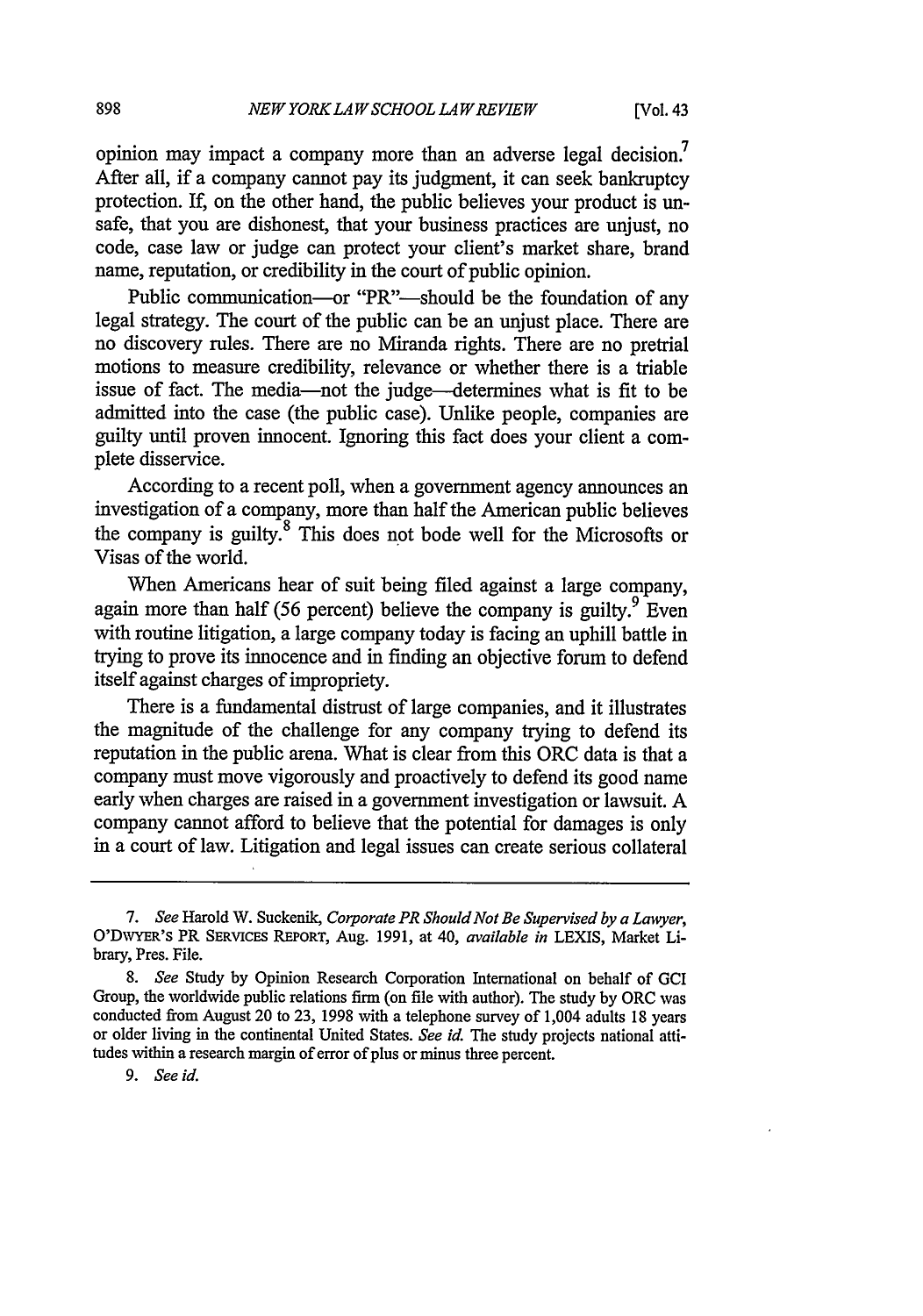damage for a company and for the marketplace power of its corporate brand.

#### II. WHAT Is LITIGATION PR?

What is litigation PR? I like to think of it as a provisional remedy of the communications world. It's a non-judicial provisional remedy that a PR practitioner—like jury consultants working in conjunction with legal counsel-uses so as not to render the final legal decision a nullity in the public forum. While jury consultants focus specifically on twelve people inside the courtroom, PR counsel addresses a much larger audience: the court of public opinion. Sometimes wearing a sweater in court, being found not guilty, or helping a few dying animals is not enough. Litigation PR manages the battle outside the courtroom, allowing the legal counsel to address the battle in the courtroom.10

Public relations, generally, and litigation communications, in particular, provide clients with a range of services. Litigation communications is most often a subgroup of crisis management. Crisis communications offers communications support during a perceptual or actual crisis, like an oil spill or a guilty verdict. Issues management is a preventative measure, designed to support long-term management of a person, place, or thing in hopes that it never becomes a crisis, like brand management for leading companies like Dow Chemical or for products like Tylenol.

Oftentimes the most effective litigation PR never sees the light of day. This, too, runs counter to many perceptions of what PR is. Many PR strategies and tactics are designed to contain, not promote, an event, decision, or crisis.<sup>11</sup>

I like to think of it as a corollary: PR is to law as *Emmanuel's* is to the law student, as Lexis-Nexis is to researchers, as legal forms are to sole practitioners. *Emmanuel's,* Lexis, and legal forms make easier, better, and smarter the tasks of the student, researcher, and practitioner. When the student, researcher, or practitioner uses these tools correctly, no one ever knows. They just look smart.

What are the objectives of litigation PR? There are two. Major com-

<sup>10.</sup> *See* Kathy Fitzpatrick, *Practice Management: The Court of Public Opinion,* TEx. LAW., Sept. 30, 1996, at 30.

*<sup>11.</sup> See* Fredrick S. Newman, *Coordinating Legal, PR Aspects of a Product Liability Crisis, PRODUCT LIABILITY L. & STRATEGY, Sept. 1996, at 1.*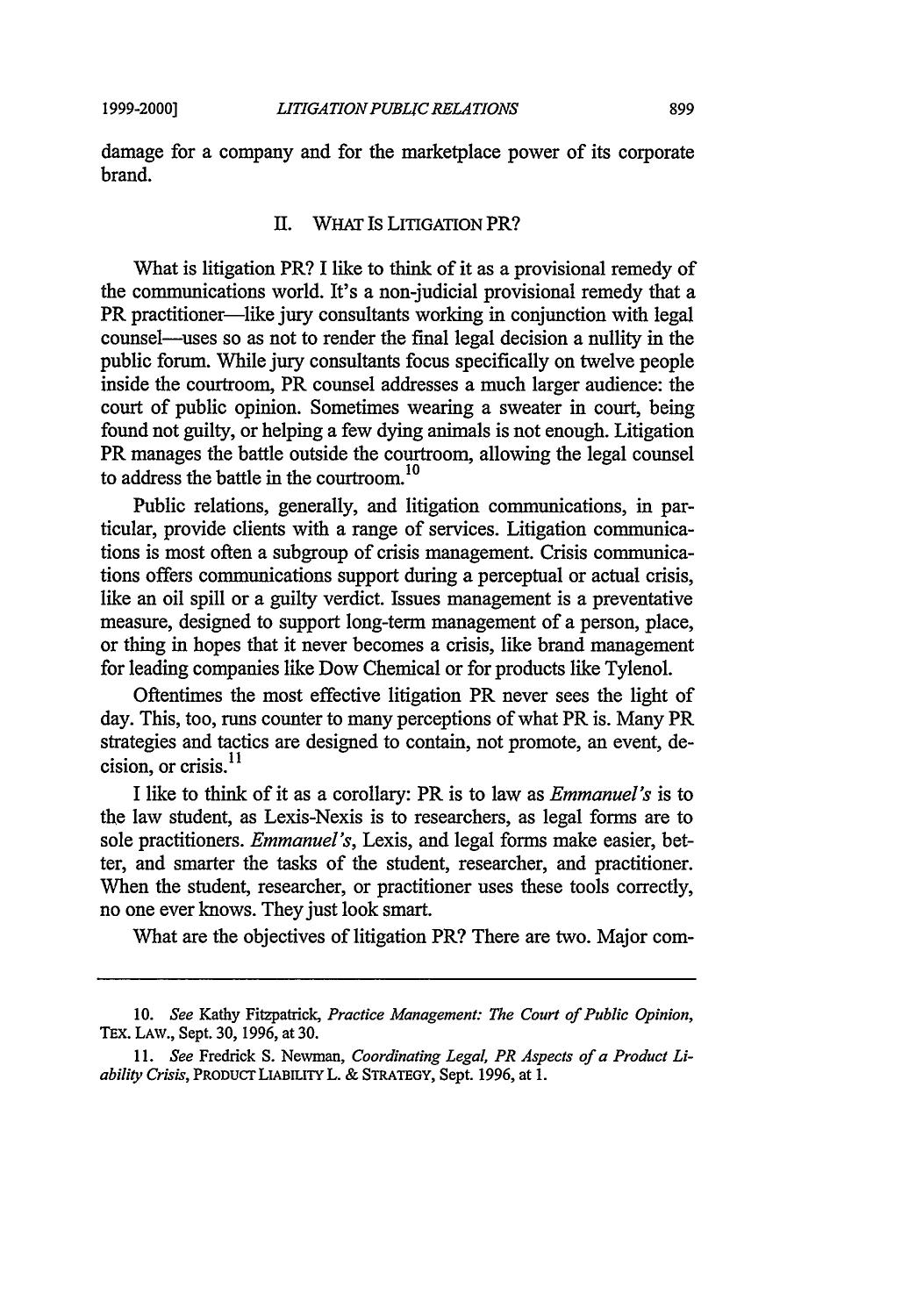panies face two key threats in defending against a high-profile lawsuit. First, a company must manage the pre-trial information landscape to ensure a level playing field so that the company's attorneys can have their day in court.

The second problem for a company facing high-profile litigation is in the court of public opinion. The litigation process today can kill product lines and companies—even if the attorneys win in court. A leading company today can no longer afford the luxury of being myopic about litigation. Litigation has to be viewed in a larger marketplace context, as an important factor in its corporate reputation.

#### *Strategies*

How do you meet these two objectives? There are five core strategies.

# 1) *Tell your side through carefully crafted message points.*

Lawyers emerge from an "everything you say can and will be used against you" culture.12 Litigation PR tempers that tendency. Saying "no comment" is not enough.<sup>13</sup> According to opinion research, fifty-nine percent of Americans believe a company is guilty if it responds, "no comment." While the words are concise, even accurate, from your client's perspective they are dangerous, even fatal.

Message points are the PR equivalent of the theory of the case. Message points communicate the facts and legal issues in a concise package suited both for jurors and for audiences outside the courtroom. They are the foundation of any external and internal communications regarding your side of the case. Whether this is media briefings, press statements, press releases, interviews, backgrounders—all should be consistent, accurate.

2) *Don't tell just anyone-tell who matters.*

Despite the images set forth in prime-time TV, litigation cannot be resolved in one hour. Therefore, for a company to emerge from the litigation process with its credibility intact, it must recognize and combat

900

<sup>12.</sup> Fitzpatrick, *supra* note 10.

<sup>13.</sup> *See* Jim Cox, *The Strategist; Rikki Kleiman, Symposium: Courts and the Mass Media: The Ethical Issues,* 37 **SANTA CLARA** L. REV. 981, 995 (1997).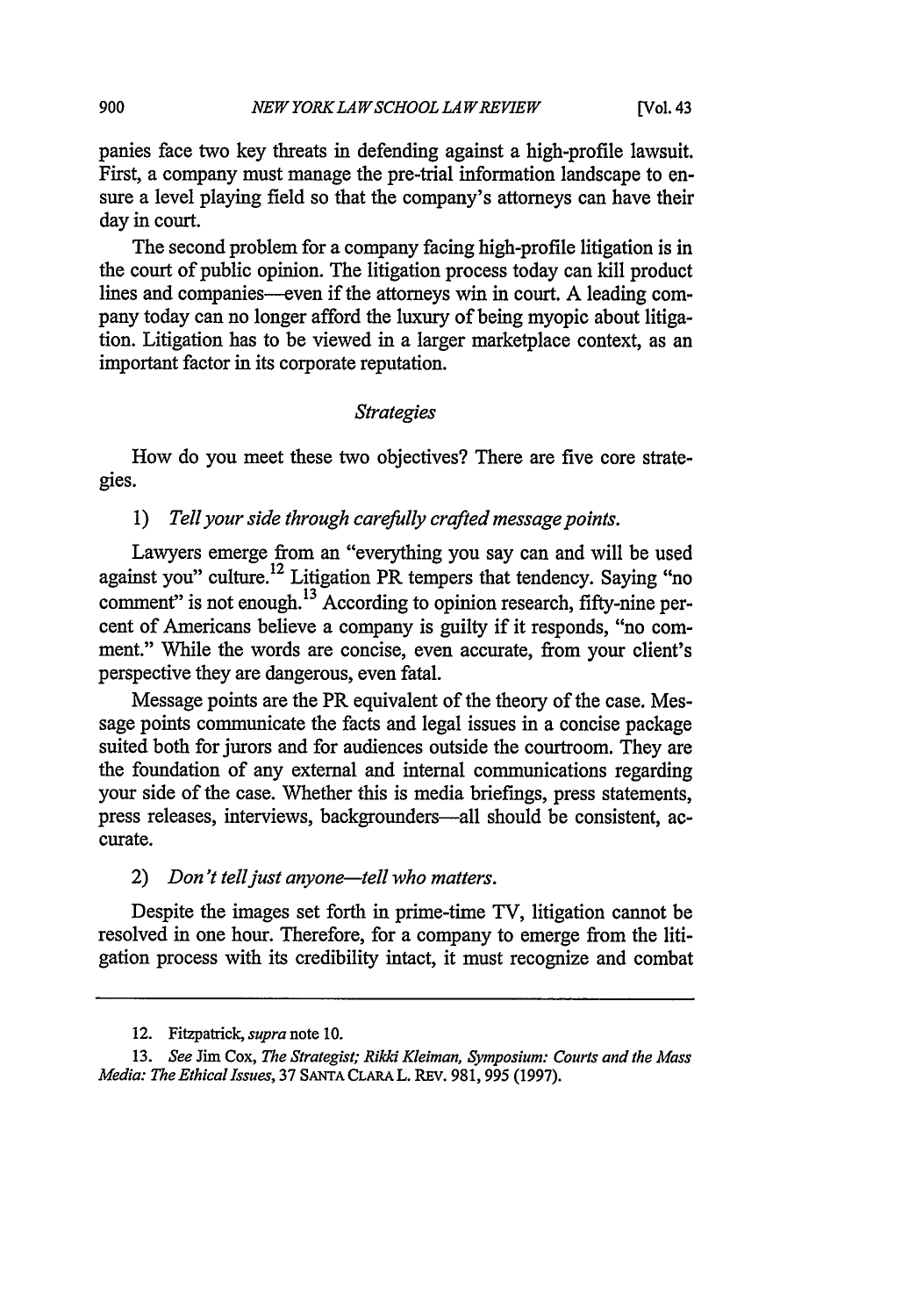the impact of negative publicity on its key audiences.<sup>14</sup> The communications team supports legal counsel to help tailor key messages, and to amplify legal arguments.

While the litigation team focuses, obviously, on winning, your client has critical interests that extend beyond the litigation. The litigation will impact on shareholders, on the price of its stock, on its employees, recruitment efforts, business partners, suppliers, competitors.<sup>15</sup> How do you speak to these key audiences?

Why tell audiences? Two reasons: timing and business impact. First, while a complaint may not see the inside of a courtroom for years following its filing, it may make the front page the same day it is filed. Media routinely position representatives at courthouse drop boxes to monitor newsworthy filings. Other complaints make the front page without ever being filed.<sup>16</sup> The threat of lawsuit often makes better news than a filed lawsuit, as it has the benefit of both surprising the defendant and avoiding critical legal review of its merit.<sup>17</sup>

Second, for corporate defendants, the problems are business matters, not legal ones. 18 They are looking for the best way to solve a business problem. The potential or actual legal issue is a piece-albeit large-of the client's business concern. In order to provide your client comfort and in order to gain your client's trust in time of crisis, the legal team must recognize the legitimate reputational issues at stake. Upon the filing of a lawsuit, the lawyer must be prepared to file papers, consult the client, talk to the judge. In contrast, upon the filing of a lawsuit, the client must be prepared to answer inquiry from the media, business partners, customers, and most importantly, shareholders. Legal counsel must recognize all of these concerns.

# 3) *Use third-party experts.*

Sometimes the most powerful messages come from someone else.

18. *See* Richard S. Levick, *Publicity as a Litigation Tactic,* **LEGAL TiMEs,** Aug. 5, 1996, at 19.

<sup>14.</sup> *See* Fitzpatrick, *supra* note **10.**

*<sup>15.</sup> See id.*

<sup>16.</sup> *See id.*

<sup>17.</sup> Analogous to movies premiering without a prescreening for critics, a tactic employed by producers who fear their film would be doomed from the outset by bad reviews. This gamble allows public opinion--not expert opinion--to shape perception.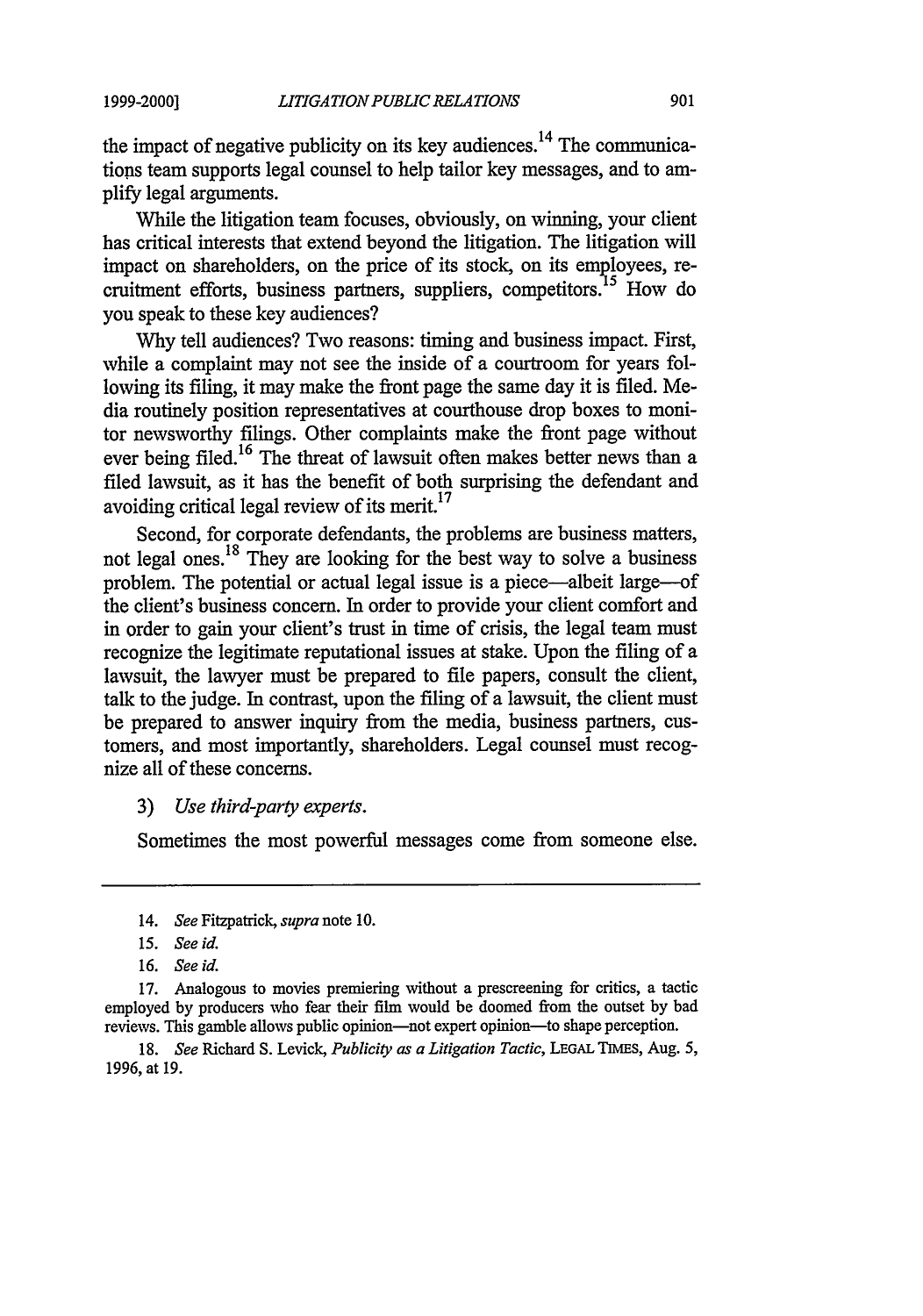**By** enlisting third-party experts you can broaden the issue **by** reaching beyond the facts of the case and instead discuss the larger, legal issue and validate your legal theory. Strategic communications further the client's message by leveraging news to further your message.

Carefully and selectively leverage the publicity and news interest surrounding other high-profile, similar cases to generate visibility and support for your case. Other tactics include placement of by-lined articles, op/eds, how-to pieces, letters to the editor, and editorials in key publications. These tactics further every litigators' overarching strategy: tell your side of the story. <sup>19</sup>

As famous in Southern Florida as Donald Trump is in New York and Ted Turner is in Atlanta, Wayne Huizenga wants to fix the used-car business just like he fixed the trash collection business (WMX) and the video rental business (Blockbuster). Huizenga wants to create a national chain called Auto Nation but, like Trump and Turner, he creates controversy and regularly faces opposition from smaller communities and businesses. As Huizenga moves into neighborhoods to purchase dealership clusters and to open his Auto nation mega-store, companies like Honda and Toyota fight for their lives. Experts predict that within a decade it is possible that only 250 to 500 dealers will sell vehicles in this country.

As part of its two-pronged legal strategy, Republic Industries sought to secure its financial and reputational threats in the court of public opinion. In its efforts to avoid the financial and reputational costs of facing unmeritorious litigation, legal counsel for Republic Industries consulted a PR firm. The firm, on behalf of Republic Industries, asked twenty-three former attorneys general to review the complaint. They all agreed. Within days, the former attorneys general held a press conference to decry the merit of this lawsuit. Within days the suit was dropped.

#### *4) Legal and PR must work as a team.*

Legal must ensure that statements released by PR are consistent with legal strategy, are argued in court, and are ethically and factually correct. After all, just as a PR disaster may result when lawyers ignore reputational issues, public relations professionals must understand legal issues

<sup>19.</sup> *See* Edward J. Burke, *How to Stop Worrying & Learn to Love the Press, AM.* LAw., Dec. 1990, at 32, *available in* LEXIS, Gen Library, Amlaw File. Burke discusses the especially important trade press. "These publications remain an untapped gold mine of incredibly well-targeted exposure." *Id.*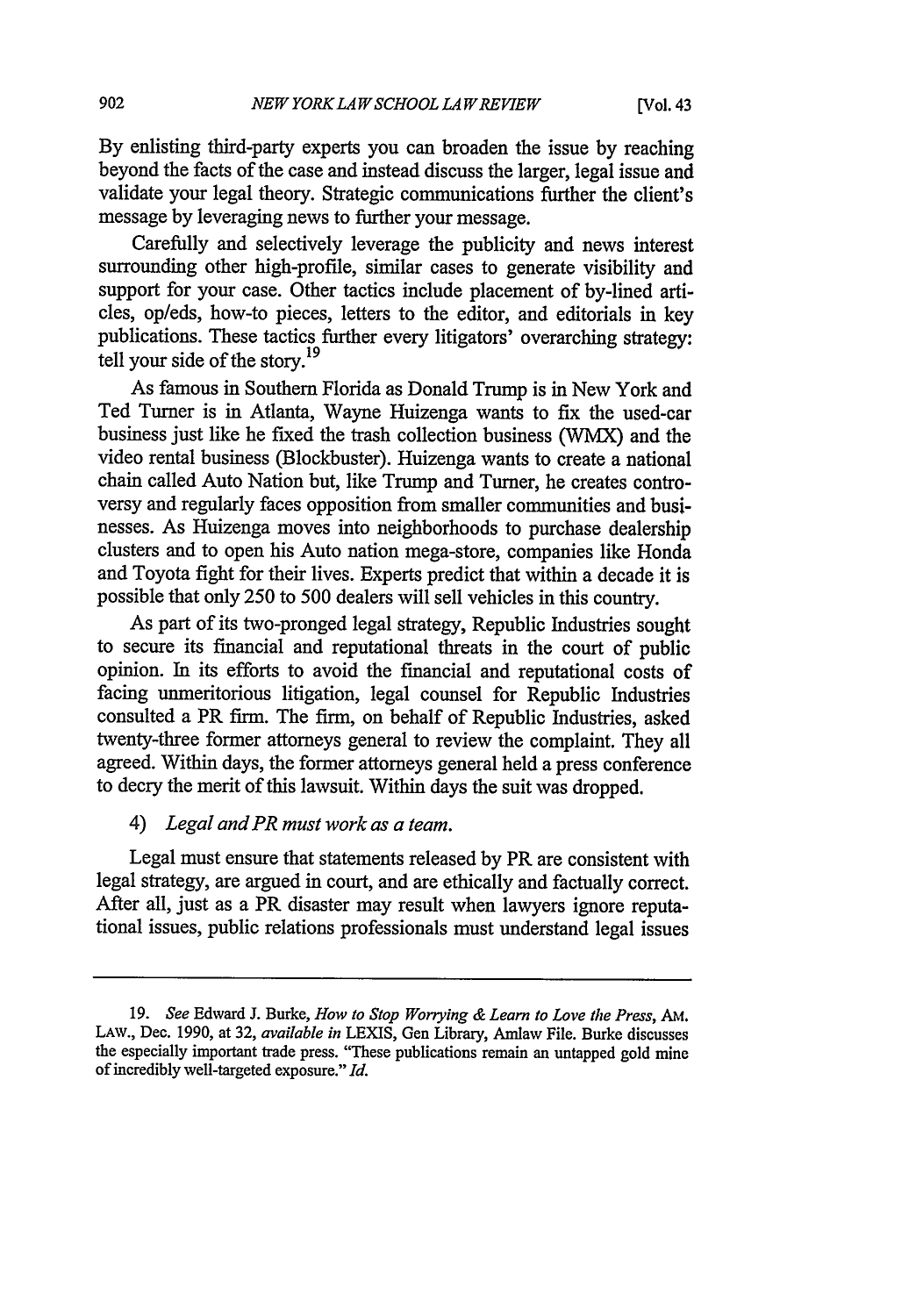**1999-2000]**

in a crisis, or put their client at considerable risk.<sup>20</sup> Open communications with PR counsel allows legal counsel to minimize potential liability that may result if a PR team communicates without complete authority of the legal team. Consult with PR counsel that understands the primacy of the legal team

#### *5) Monitor misinformation.*

Litigation PR strategies can help provide the public support that may lead to a quicker resolution of the suit. Businesses facing public criticism and loss of sales may seek swift resolution. In the event the suit advances to trial, the communications strategies will ensure that the issues—and the client's position—are understood. $^{21}$ 

# III. LITIGATION LANDSCAPE

The litigation landscape for the next few years guarantees we (PR and the law) will be seeing a lot more of each other. And this is not such a bad thing. We often hear of the dissimilarities between legal and PR counsel.22 Culturally, there are differences. The legal culture, driven by the underlying principle of client confidentiality, is a deliberative, control-oriented culture.<sup>23</sup> It has to be. In contrast, the PR culture is based upon openness and collaboration. Lawyers know and expect resolution of a dispute to take years; PR professionals want prompt, open dialogue and *quick perceived justice.24* Lawyers are concerned with the liability exposure; PR professionals with the public perception.<sup>25</sup> Although the two professions have great culture dissimilarities,  $26$  they share a common

20. Creighton **R.** Madrid, attorney, Dorsey & Whitney P.L.L.P.

21. Fitzpatrick, *supra* note 10.

22. Linda Tsang, *PR: The Key for Firms in a Royal Mess,* **THE** LAWYER, Sept. 22, 1998, at 17.

23. *See id.; see also* Suckenik, *supra* note 7. Suckenik suggests that the two professions mix as well as oil and water.

24. *See* Newman, *supra* note 11.

25. *See id.*

26. *See* Suckenik, *supra* note 7. Suckenik discusses how culturally divergent the two professions are, notably, that lawyers are confrontational by nature, PR practitioners, collaborative. *See id.*